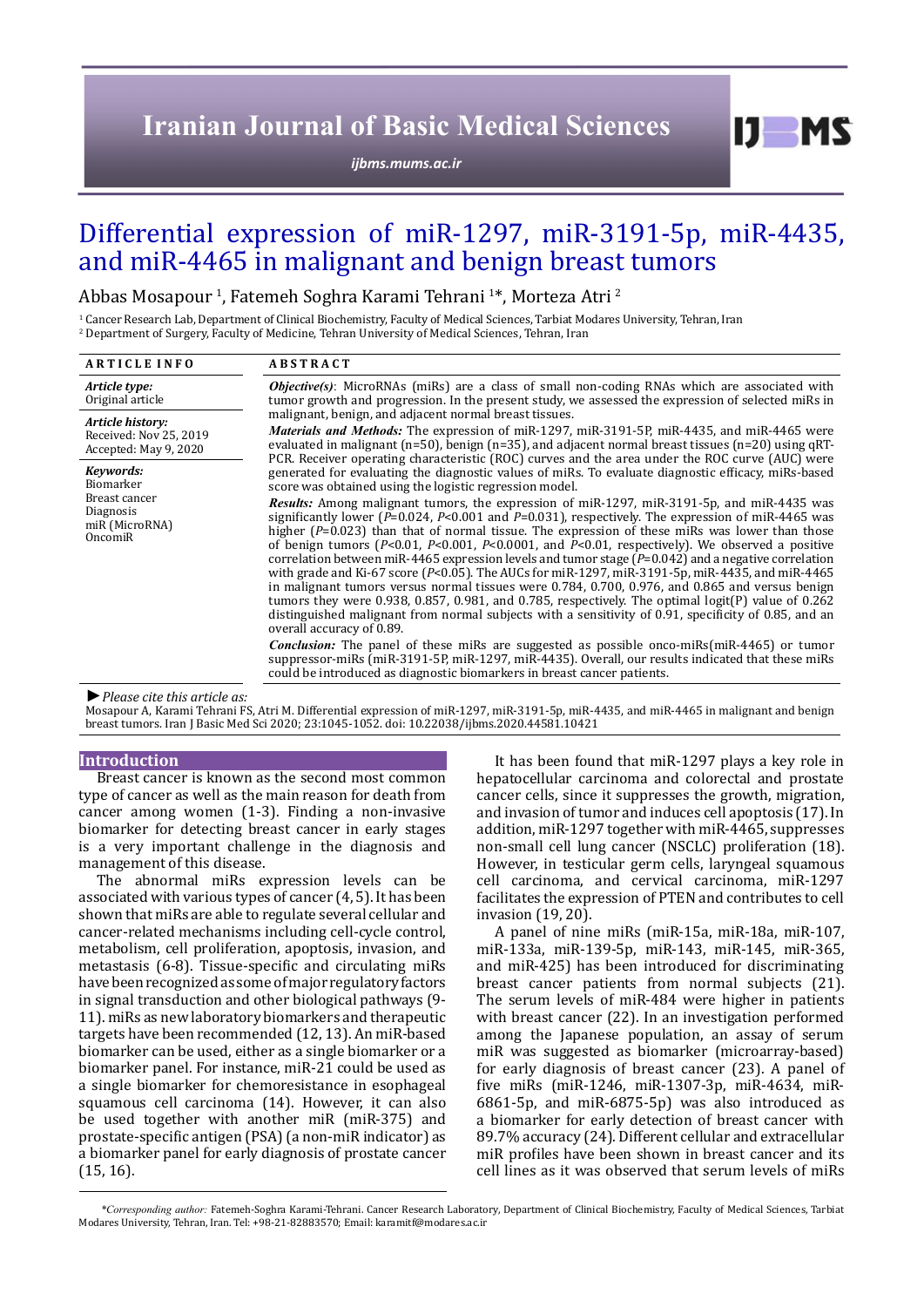do not reflect their levels of expression in the malignant cells (25). Moreover, several studies have shown that the expression levels of specific serum miRs have not indicated to be similar to those of tumor tissues. Of 19 miRs up-regulated in breast cancer tissues, only 2 miRs were also up-regulated in serum (26).

Considering the predictions of bioinformatics (webbased online programs), the data of previous reports and comprehensive review of relevant literature (13, 18, 21-23, 25, 27-34), the aim of this study was to identify some miRs including miR-1297, miR-3191-5P, miR-4435, and miR-4465 in benign and malignant breast tumors. Moreover, we assessed the correlation of these miRs with clinicopathological features.

# **Materials and Methods**

# *Patients and tissue sampling*

The present research was done based on the Declaration of Helsinki (local ethical approval), and written informed consents were received. 50 subjects with breast ductal cell carcinoma and 35 breast tumors of fibroadenoma (benign) referring to Day and Bahman Hospitals, Tehran, Iran, were included. Through surgery, their tumor tissues were sampled between October 2015 and July 2017. All patients diagnosed with primary breast cancer and no therapy prior to surgery, were included, regardless of their age, race, or nationality. There are no restrictions on tumor stage, grade, tumor size, and lymph node involvement. Tumor specimens from non-necrotic proliferative regions and normal tissues (35) were taken away (a pathologist confirmed the histopathology of all specimens as soon as they were collected). Patients were excluded if they had multifocal cancer / prior malignancy or any kind of therapy (e.g. adjuvant treatment). Immediately, fresh tissues were carefully clipped of adipose and necrotic tissues and were stored at −80 ° C. The results were evaluated based on age, menopausal status, estrogen receptor (ER), progestrone receptor (PR), Human Epidermal growth factor Receptor 2 (HER2), grade, stage, Ki67% score, and size of tumors. Immunohistochemistry was applied to assess prognostic biomarkers, mentioned in pathology reports. Demographic characteristic of studied participants has been shown (Table 1).

# *RNA Isolation, cDNA Synthesis*

The Mikro-Dismembrator device (Braun, Germany) was used for obtaining pulverized fine powder of frozen tissues. For the extraction of total RNA that contained miRs, RiboEx reagent (recommended by manufacturer) was applied to the obtained powder (Cat no. 301-001; GeneAll, South Korea) and the extracted RNA was stored at −80 ° C. The concentration of RNA was measured by

**Table 2.** RT primers used for cDNA synthesis (stem-loop method)

| miRBase accesion<br>code. | Gene name          | RT stem-loop                                                 |
|---------------------------|--------------------|--------------------------------------------------------------|
| MIMAT0005886              | $hsa$ -mi $R-1297$ | 5' GTCGTATCCAGTGCAGGGTCCGAGGTATTCGCACTGGATACGACCACCTGA 3'    |
| MIMAT0018951              | $hsa$ -mi $R-4435$ | 5' GTCGTATCCAGTGCAGGGTCCGAGGTATTCGCACTGGATACGACCCTCTGTG 3'   |
| MIMAT0022732              | hsa-mi $R-3191-5p$ | 5' GTCGTATCCAGTGCGTGTCGTGGAGTCGGCAATTGCACTGGATACGACTGGAAG 3' |
| MIMAT0018992              | $hsa$ -mi $R-4465$ | 5' GTCGTATCCAGTGCAGGGTCCGAGGTATTCGCACTGGATACGACTCCCCTG 3'    |
| MIMAT0000069              | hsa-mi $R-16-5p$   | 5' GTCGTATCCAGTGCAGGGTCCGAGGTATTCGCACTGGATACGACCGCCAAT 3'    |
| >NR 004394.1              | U6 snRNA RT        | 5'AAAATATGGAACGCTTCACGAATTTG3'                               |

miR: microRNA; RT: reverse transcription

| Average Age (years) | $N = 50$<br>50.49+11.48 | $N = 35$<br>35.62±13.76 | $N=20$<br>$51.15 \pm 11.37$ |
|---------------------|-------------------------|-------------------------|-----------------------------|
| Age Groups          |                         |                         |                             |
| <45 vears           | 20 (40%)                | 14 (70.0%)              | 12 (45%)                    |
| 46-54 years         | 16 (32%)                | $2(10\%)$               | 13 (37%)                    |
| > 55 years          | 14 (28.7%)              | 4(20%)                  | 10 (28%)                    |
| Tumor size          |                         |                         |                             |
| $0-2$ cm            | 23 (46%)                |                         |                             |
| $>2$ cm             | 27 (54%)                |                         |                             |
| Grade               |                         |                         |                             |
| 1                   | $8(8.9\%)$              |                         |                             |
| 2                   | 28 (62.2%)              |                         |                             |
| 3                   | 13 (28.9%)              |                         |                             |
| Stage               |                         |                         |                             |
| 1                   | 16 (32 %)               |                         |                             |
| $\overline{c}$      | 19 (38%)                |                         |                             |
| 3                   | 15 (30%)                |                         |                             |
| ER / PR             |                         |                         |                             |
| $ER + / PR +$       | 31 (62.6%)              |                         |                             |
| $ER - / PR -$       | 19 (38%)                |                         |                             |
| Her <sub>2</sub>    |                         |                         |                             |
| Positive            | 19 (38%)                |                         |                             |
| Negative            | 31 (62%)                |                         |                             |
| ER / PR / Her2      |                         |                         |                             |
| Non-TNBC            | 36 (72%)                |                         |                             |
| TNBC                | 14 (28%)                |                         |                             |
| Ki67                |                         |                         |                             |
| < 16%               | 24 (48%)                |                         |                             |
| 16-40%              | 15 (30.%)               |                         |                             |
| $>40\%$             | 11 (22.%)               |                         |                             |

ER: Esterogen Receptor; PR: Progesterone Receptor; HER2: Human Epidermal growth factor Receptor 2

a UV spectrophotometer at 260 nm. A260/A280 ratio on Nanodrop 2000 UV-Vis spectrophotometer (no. ND2000; Waltham, MA) was used to determine the purity and integrity. To remove possible contamination of DNA, treatment of extraceted RNA was done using DNase (Thermo fisher, USA). Then reverse transcription into first-strand cDNA was performed by Revert M-MuLV reverse transcriptase (Fermentas) using random hexamer (RH) and Oligo dT primers in a reaction volume  $(20 \mu l)$  as recommended by the manufacturer (Table 2). In brief, to generate cDNA of miR-1297, miR-14435, miR-3191-5p, miR-4465, and miR-16-5p; 1 μg of RNA, 1 μl (50 nM) stem-loop RT primer, and x μl DEPC-treated water (to final volume 13.4 μl) were first mixed gently and centrifuged briefly. Then they were incubated at 70 ° C for 5 min before quenching on ice. After that, 1 mM of each of the four deoxynucleotide triphosphates (dNTPs[10 mM each]), 0.5 μl ribonuclease inhibitor (RNasin [40 U/μl]), 1 μl M-MLV reverse transcriptase (200 U/μl), and 4 μl 5x first-strand buffer (MBI Fermentas, USA) were added together to make up a final volume of 20 μl reaction mix. The reaction mix was incubated in a Gradient Thermal Cycler (Bio-Rad Laboratories, Inc., California, USA) for 30 min at 16 ° C, and 60 min at 42 ° C. The reverse transcriptase was inactivated at 70 ° C for 5 min and then stored at -20 ° C.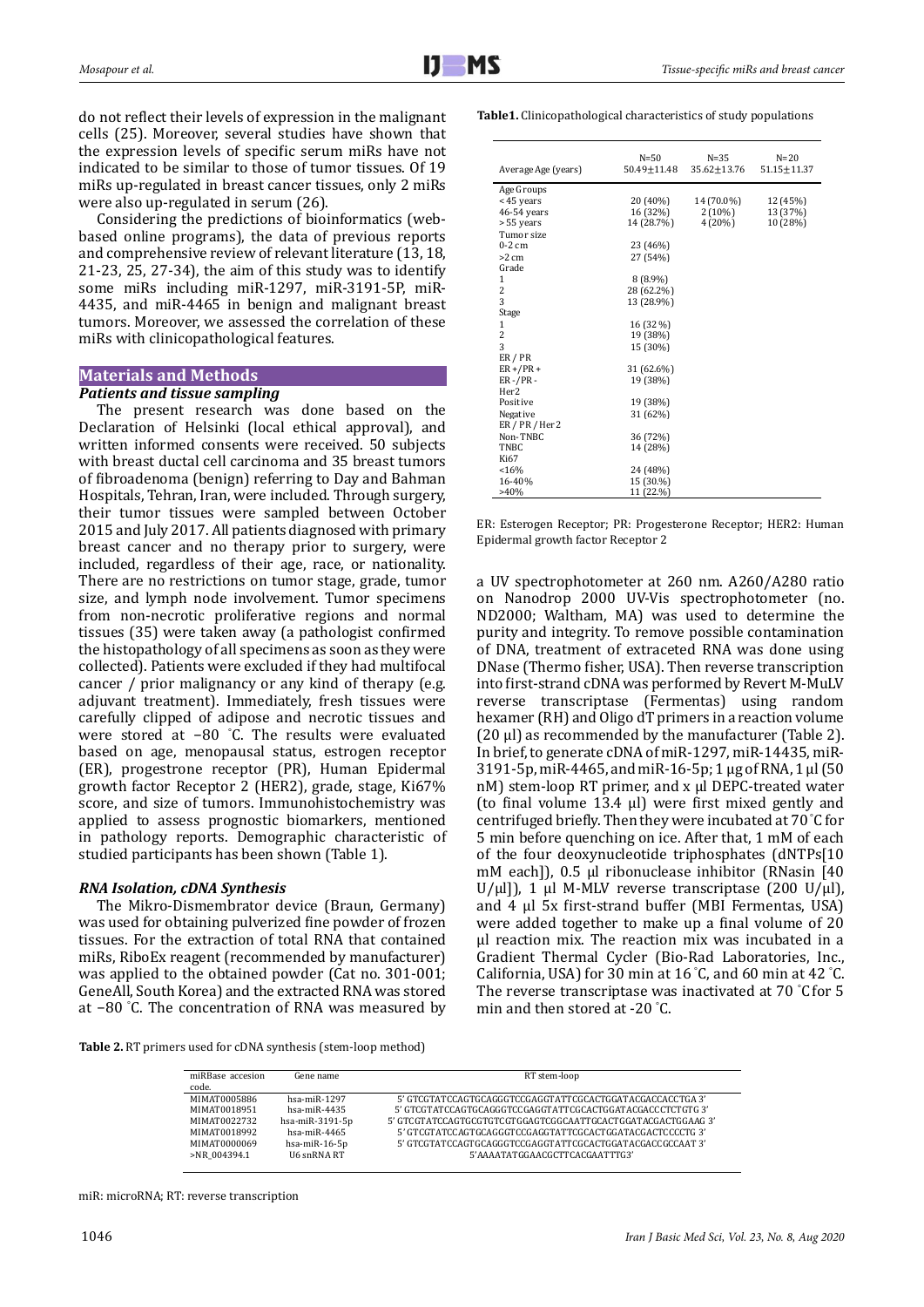### **Table 3.** Primer used for qPCR

| Gene name          | Forward and reverse primers      |  |  |
|--------------------|----------------------------------|--|--|
| hsa-miR-1297       | F: 5' CGGCGGTTCAAGTAATTCAGGTG 3' |  |  |
|                    | R: 5' CCAGTGCAGGGTCCGAGGTA 3'    |  |  |
| $hsa$ -mi $R-4435$ | F: 5' CCAGAGCTCACACAGAGGG 3'     |  |  |
|                    | R: 5' TCGTATCCAGTGCAGGGTCC 3'    |  |  |
| hsa-mi $R-3191-5p$ | F: 5' GGCTCTCTGGCCGTCTACC 3'     |  |  |
|                    | R: 5' CCAGTGCAGGGTCCGAGGTA 3'    |  |  |
| hsa-mi $R-4465$    | F: 5' CCGCTCAAGTAGTCTGACCA 3'    |  |  |
|                    | R: 5' AGTGCAGGGTCCGAGGT 3'       |  |  |
| hsa-mi $R-16-5p$   | F: 5' GGTAGCAGCACGTAAATATTGGC 3' |  |  |
|                    | R: 5' TCGTATCCAGTGCAGGGTCC 3'    |  |  |
| U6 snRNA           | F: 5' TCGCTTCGGCAGCACATATAC 3'   |  |  |
|                    | R: 5' CTTCACGAATTTGCGTGTCATCC 3' |  |  |
|                    |                                  |  |  |

# *Quantitative Real-time PCR*

We employed qRT-PCR for assessing miR-1297, miR-3191-5P, miR-4435, and miR-4465 cDNA using primers (LIGO Macrogen) that are specifically designed for miRs (Table 3). We also used Master Mix (RealQ Plus 2x master mix green without ROX SYBR® Green) in a Real-Time PCR system (Rotorgene Q Real-Time System; Qiagene co.) according to instructions. Identical PCR was performed using 2 μl of cDNA. The relative expression levels of miRs were normalized to U6 and miR-16 as housekeeping genes. The reaction was started at 50 ° C for 2 min and at 95 °C for 15 min, then 40 cycles at 95<br>°C for 15 sec and 60 °C for 30 sec. The threshold cycle C for 15 sec and 60 ° C for 30 sec. The threshold cycle (Cq/Ct) results were determined by Rotorgene Q system software (Qiagene co), with default settings. The mean Ct of the duplicate analysis of each sample was considered. To determine relative gene expression level,2-∆∆cq analysis was used (37). These data were expressed as median fold changes and were analyzed using the GenEx software version 2.5 (MultiD Analyses AB, Sweden) and REST software.

## *Statistical analysis*

The results were presented as relative fold change (RFC) in three independent studies and the differences were analyzed by Spearman and Mann-Whitney U tests in which the probability values less than 5% (*P*<0.05) were considered significant and it was indicated by an asterisk in the figures. Data were analyzed using GraphPad Prism statistical software 6(CA, USA) and SPSS Statistics 20. The sensitivity and specificity of miR expression were evaluated based on ROC curves and AUC (38). Additionally, binary logistic regression analysis was also used.

## **Results**

# *Characteristics of participants*

Clinicopathological characteristics of malignant, normal, and benign breast tissues have been shown in Table 1. At the time of tissue collections, the median ages of patients were 50.49 ±11.48 years for malignant and 35.62±13.76 years for benign tumors. In addition, tumor biology was distributed as c-erbB2<sup>+</sup> in 38.0%, c-erbB2- in 62%, ER/PR<sup>+</sup> in 62.6%, and ER/PR- in 37.4% of cases.

## *Expression of miRs*

The relative expression levels of miR-1297 in the malignant tumors were significantly lower compared with normal as well as benign tissues (*P*<0.05 and *P*<0. 01, respectively; Figure 1A). The relative expressions of miR-4435 in malignant breast tumors were indicated to be significantly lower in comparison with benign tumors (*P*<0.01). Moreover, regarding miR-4435, it was higher in benign tumors compared with normal tissues; however, it was not statistically significant (*P*>0.05; Figure 1B). Considering malignant tumors, the relative



**Figure 1.** Tukey box plots of miR-1297 (A), miR-4435 (B), miR-3191-5P (C), and miR-4465 (D) levels in malignant, normal, and benign breast tissue samples. qPCR results (relative fold change) data was used for these plots. One-way ANOVA and Tukey-Kramer post-tests were used to identify significant differences. \**P*<0.05, \*\**P*<0.01, and \*\*\**P*<0.001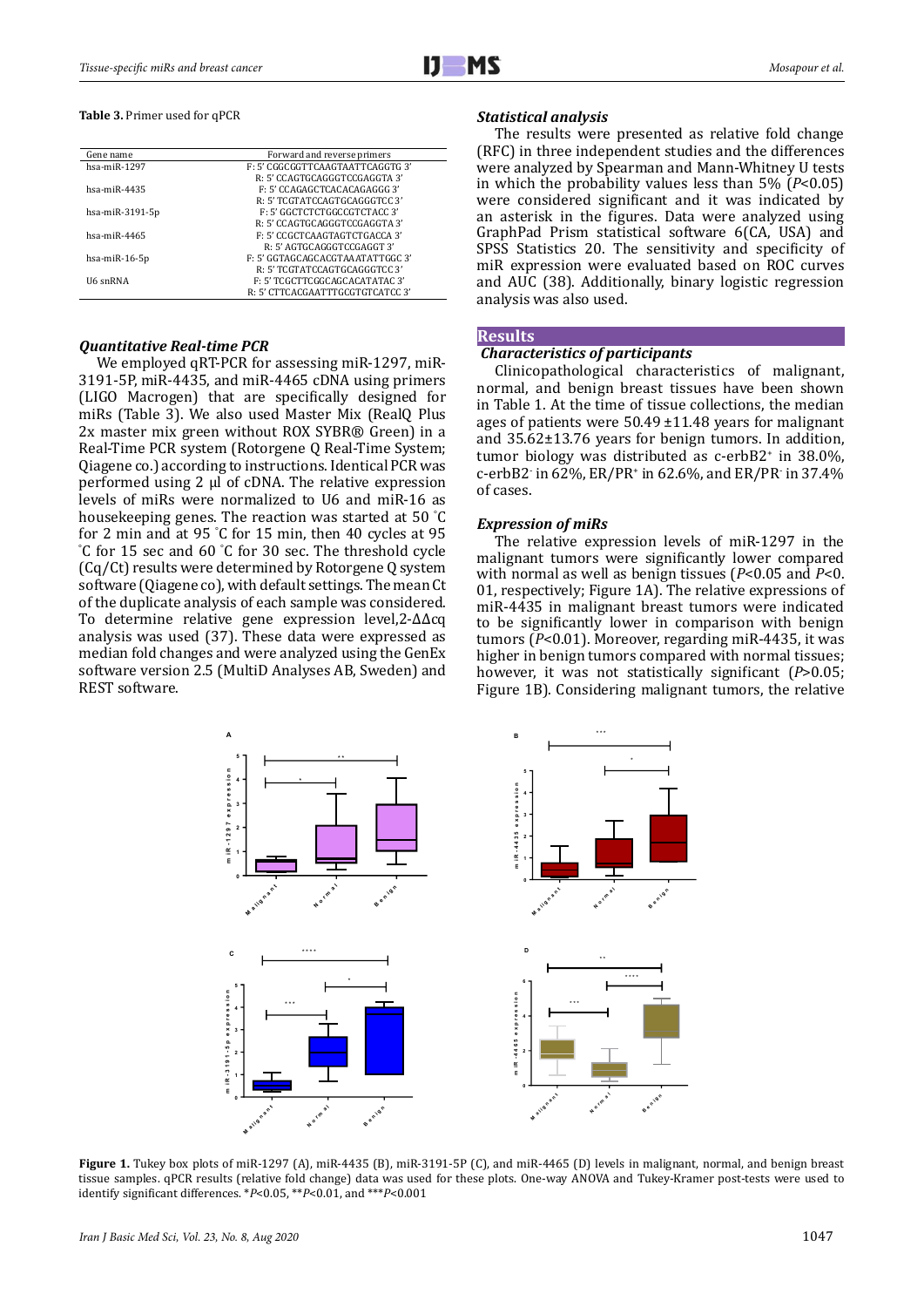

**Figure 2.** ROC curves of miR-1297 (normal vs malignant) (A), miR-1297 (benign vs malignant) (B), miR-4435 (normal vs malignant) (C), and miR-4435 (benign vs malignant) (D), miR-3191-5P (normal vs malignant) (E), and miR-3191-5P (benign vs malignant) (F), miR-4465(normal vs malignant) (G), and miR-4465 (benign vs malignant) (H). qPCR data of miR expression was used for generating ROC curves in tissue samples of normal & benign versus malignant. AUC and 95% Confidense Intervals (CI) are shown. \*\**P*<0.01, \*\*\**P*<0.001

expression of miR-3191-5p was significantly lower in comparison with the normal tissues as well as benign tumors (*P*<0.001 and *P*<0.0001, respectively)(Figure 1C). However, in malignant tumors, the miR-4465 expression was significantly higher than that of normal tissues (*P*<0.001) and lower than that of benign tumors (*P*<0.01, Figure 1D). Regarding the expression levels of miR-1297 between benign and normal tissue, we did not find significant changes (*P*>0.05); however, regarding benign tumors, relative expression of miR-4435, miR-31915p, and miR-4465 was higher than that of normal tissue (*P*<0.05, *P*<0.05, and *P*<0.001, respectively).

## *Diagnostic value of miRs*

There was a 0.660-fold down-regulation for miR-1297 (*P*<0.05), a 0.788-fold for miR-4435 (*P*<0.05), and a 0.535-fold for miR-3191-5p (*P*<0.001) in the malignant tumors compared with that of controls, whereas in the malignant tumors, the miR-4465 expression level was higher than that of controls (0.976 fold) (*P*<0.01, Figure 1). To discriminate normal from malignant

tissues, AUC for miR-1297, miR-4435, miR-3191-5P, and miR-4465 was found to be 0.784 (95% CI, 0.626- 0.942; *P*<0.001), 0.7005 (95% CI, 0.534- 0.864; *P*<0.01), 0.976(95% CI, 0.934- 1.018; *P*<0.001), and 0.865(95% CI, 0.748- 0.983; *P*<0.001); respectively. Moreover, for discriminating benign from malignant, AUC for miR-1297, miR-4435, miR-3191-5P, and miR-4465 was found to be 0.938(95% CI, 0.777-1.71; *P*<0.001), 0.857(95% CI, 0.718- 0.995; *P*<0.001), 0.981 (95% CI, 0.931-1.029; *P*<0.001), and 0.789 (95% CI, 0.554-1.024; *P*<0.05), respectively (Figure 2). As a whole, the results propose that these miRs could be applied for discriminating malignant from normal tissues with a sensitivity of 73.3, 59.09, 86.67, and 80.95 and a specificity of 70.59, 76.47, 94.12, and 82.35 for miR-1297, miR-4435, miR-3191- 5p, and miR-4465, respectively; and also to differentiate malignant from benign tumors with a sensitivity of 93.33, 72.73, 93.33, and 66.19; and detection specificity of 85.71, 84.73, 92.69, and 76.71 for mentioned miRs, respectively (Figures 2 A-H).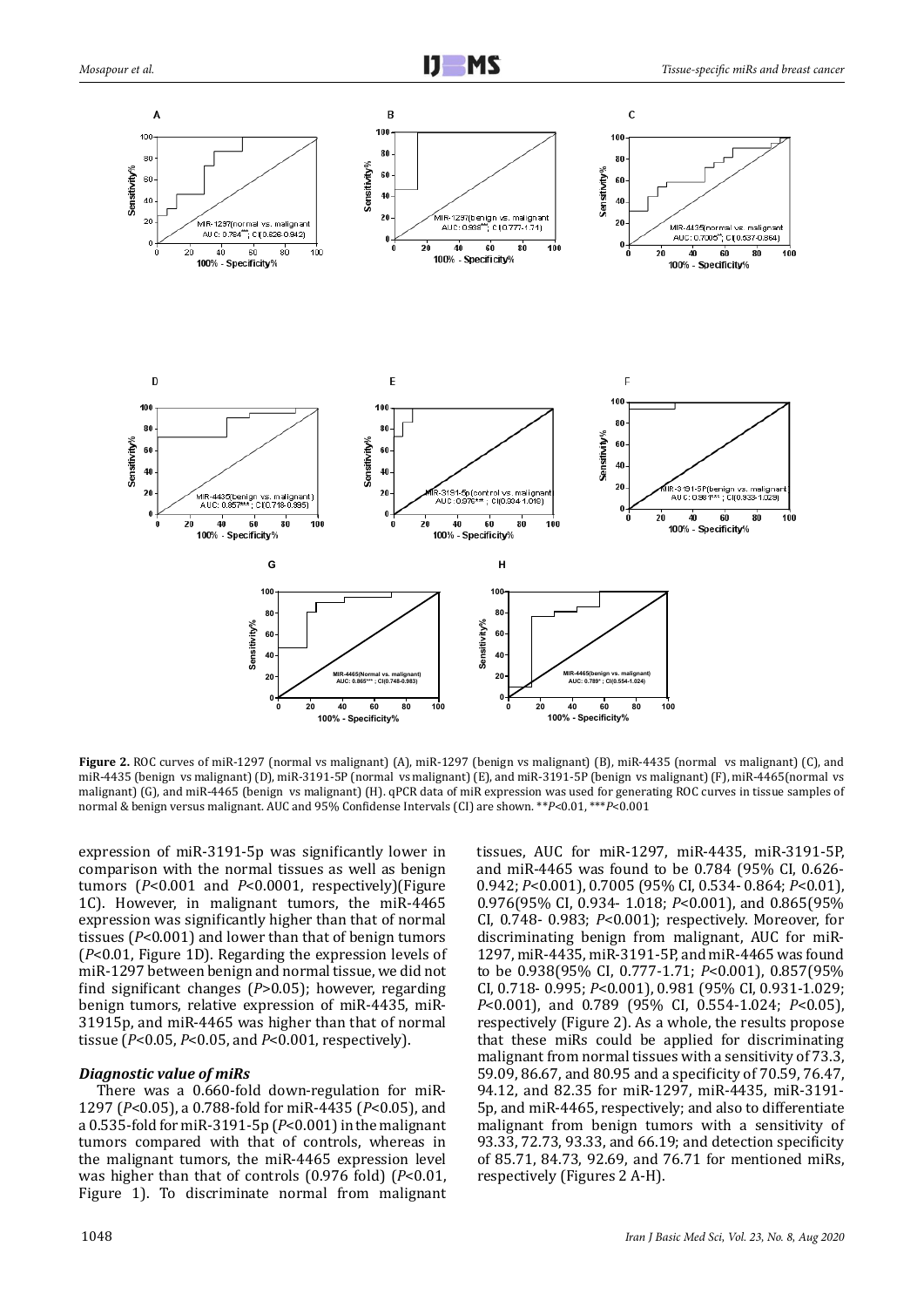**Table 4.** Separation of normal and malignant samples using logit(p)= 0.265 as cutoff value

| Parameter                           | Normal | Malignant | Total |
|-------------------------------------|--------|-----------|-------|
| Test positive*                      |        |           | 23    |
| Test negative**                     |        |           | 20    |
| Total                               | 19     | 24        | 43    |
| *logit(P)>0.265, ** logit(P)<=0.265 |        |           |       |

# *Logistic regression analysis*

QRT-PCR was performed for the analysis of expression levels of miR-1297, miR-4435, miR-3191- 5p, and miR-4465 in malignant and normal tissues and the data were used for binary logistic regression. The mean logit(P) value of malignant tumors, 2.96 (95% CI[ 1.510- 4.346]), was found to be significantly higher than that of nomal tissues, -7.281 (95% CI[- 11.37 – (- 3.636]) (*P*<0.001) (Figure 3A). AUC was 0.949 (95% CI, 0.878 -1.020; *P*<0.001) (Figure 3B), which indicated the elevated accuracy and discriminated normal tissue from malignant. A logit(P) of 0.265 was used for optimal cutoff (Figure 3B) by which normal and malignant samples were identified (Table 4). In addition, the established miR classifier assigned correctly 38 out of 43 tested cases, proposing a sensitivity of 0.91 (95% CI, 0.82-1.00), specificity of 0.85 (95% CI, 0.71-1.00), and accuracy of 0.89 (95% CI, 0.80-1.00).

## *Correlation with clinicopathological features*

The relative expression levels of miR-4465 were significantly higher in grade I tumors compared with



**Figure 3.** Values of logit(P) in normal and malignant tissue samples. A: values of logit(P)(box plots) shown in normal and malignant samples. Student's unpaired t-test was used for determining significant differences. B:ROC curve of the logit(P) value in normal vs malignant. AUC and 95% confidence intervals (CI) is shown. \*\*\**P*<0.001



**Figure 4.** Relative expression levels of miRs in patients according to tumor Grade (A), tumor Stage (B), tumor size (C), %KI 67 grouping (D), menopause status (E), and patient age (F). (\**P*<0.05; \*\**P*<0.01; ns not significant)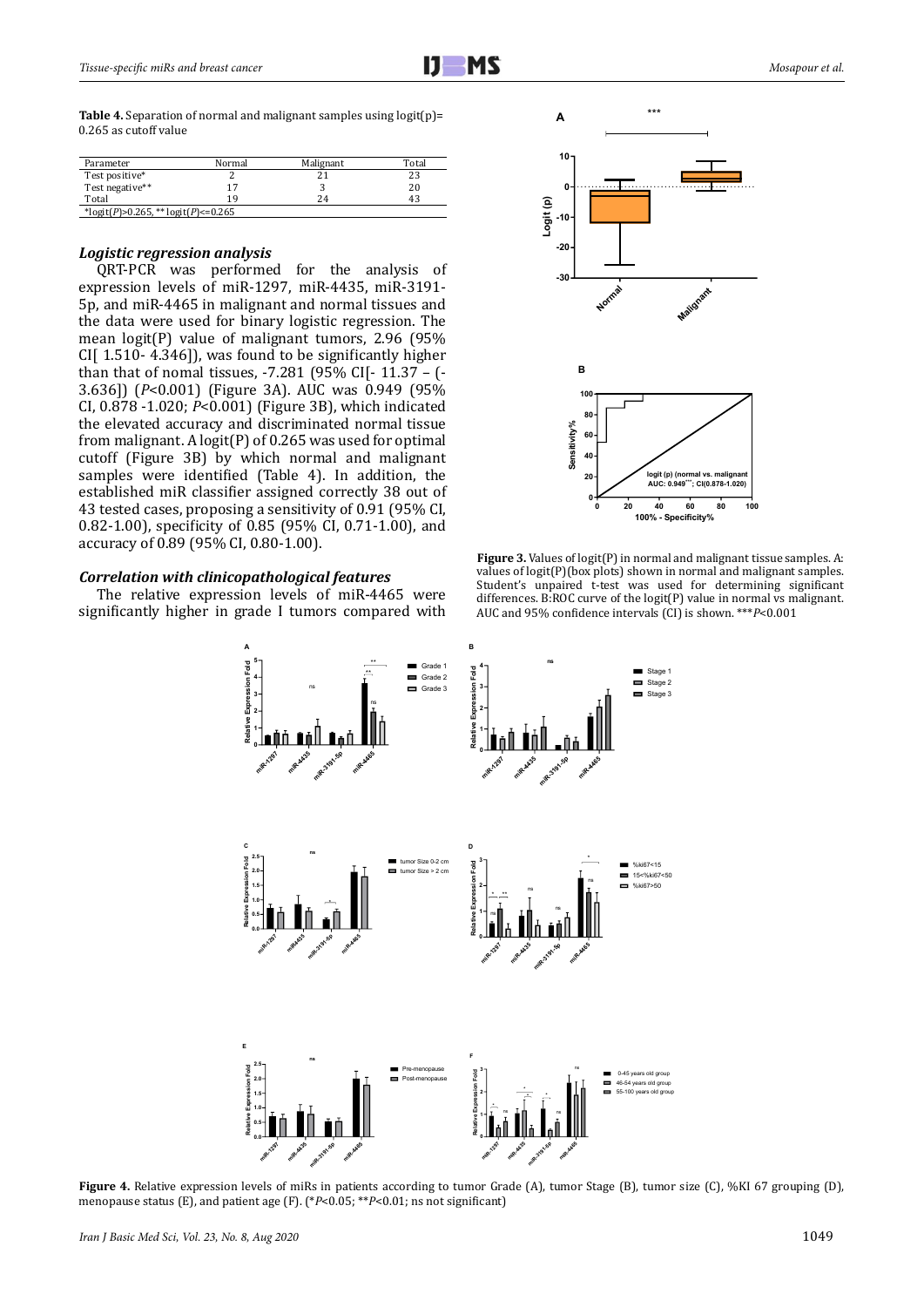

**Figure 5.** Relative expression levels of miRs in patients according to status of estrogen receptor(ER) (A), status of progesterone receptor (36) (B), HER2 (C), and triple status (D). (\**P*<0.05; ns not significant)

grades II and III (Figure 4A, *P*<0.01). No significant correlation was observed between the expression of miR-1297, miR-4435, and miR-3191-5p and the grades. The expression levels of miR-4465 were positively associated with tumor stage (*P*<0.05). The expression levels of miR-3191-5P and miR-4465 were higher and lower among triple negative malignant tumors, respectively (Figure 5D, *P*<0.05). However, we found no significant difference between the expression of miRs and ER, PR, and HER2 status, although a slight reduction was found for miR-4465 expression in ER-PR- HER2- tumors (*P*>0.05). It was shown that the expression of miR-3191-5p directly (*P*>0.05) and expression of miR-4465 inversely correlated with the Ki-67% scores (*P*<0.05). In addition, miR-4465 and miR-1297 expression levels were higher in the tumors of ki-67%<15 when compared with those of ki-67%>15 (*P*<0.05).

Regarding the relationship with patient's age, it was revealed that the expressions of miR-3191-5p and miR-1297 were higher in <45 years old patients than in > 45 years olds (*P*<0.05), whereas miR-4435 expressions were higher in 46-54 year olds than in others (Figure 4F, *P*<0.05). There were positive correlations between miR-4465 expression and ER+ or PR+ or HER2+ (*P* >0.05) while showing a negative correlation with ER-PR-HER2- (*P*<0.05). There were no significant differences between other miRs and ER, PR and HER2 status, stages, status of menopause, and tumors size (Figures 5 A-D).

### **Discussion**

Various studies have shown the expression of miRs in serum and tumors of patients with breast cancer (39-42). Our findings are in conformity with a number of recent studies, showing that the mean expression of miR-1297 was down-regulated in a number of malignant tumors, including gastric, colorectal, pancreatic, and lung cancer compared with matched adjacent non-tumor tissues (30, 32). However, some studies have shown that the mean expression levels of miR-1297 were up-regulated in the malignant breast tissues, testicular germ cell tumors, and laryngeal squamous cell carcinoma (19, 20). Up-regulation of miR-1297 expression was also shown to be significantly correlated with advanced stage, TNM, and larger tumor size (43). However, these clinical analyses are not supported by our findings. These inconsistencies might be explained by adoption of different experimental approaches.

No data have been reported on the expression of miR-4465, miR-3191-5p, and miR-4435 in breast cancer patients. In a study, down-regulation of miR-3191-5p expression has been shown in patients with hepatitis B virus (HBV) infection compared with that of controls (44).

We found that miR-4465 expression level in malignant breast tumors was significantly amplified when compared with that of matched, adjacent nontumor tissues. On the contrary, reduction in miR-4465 expression has been shown in NSCLC. Moreover,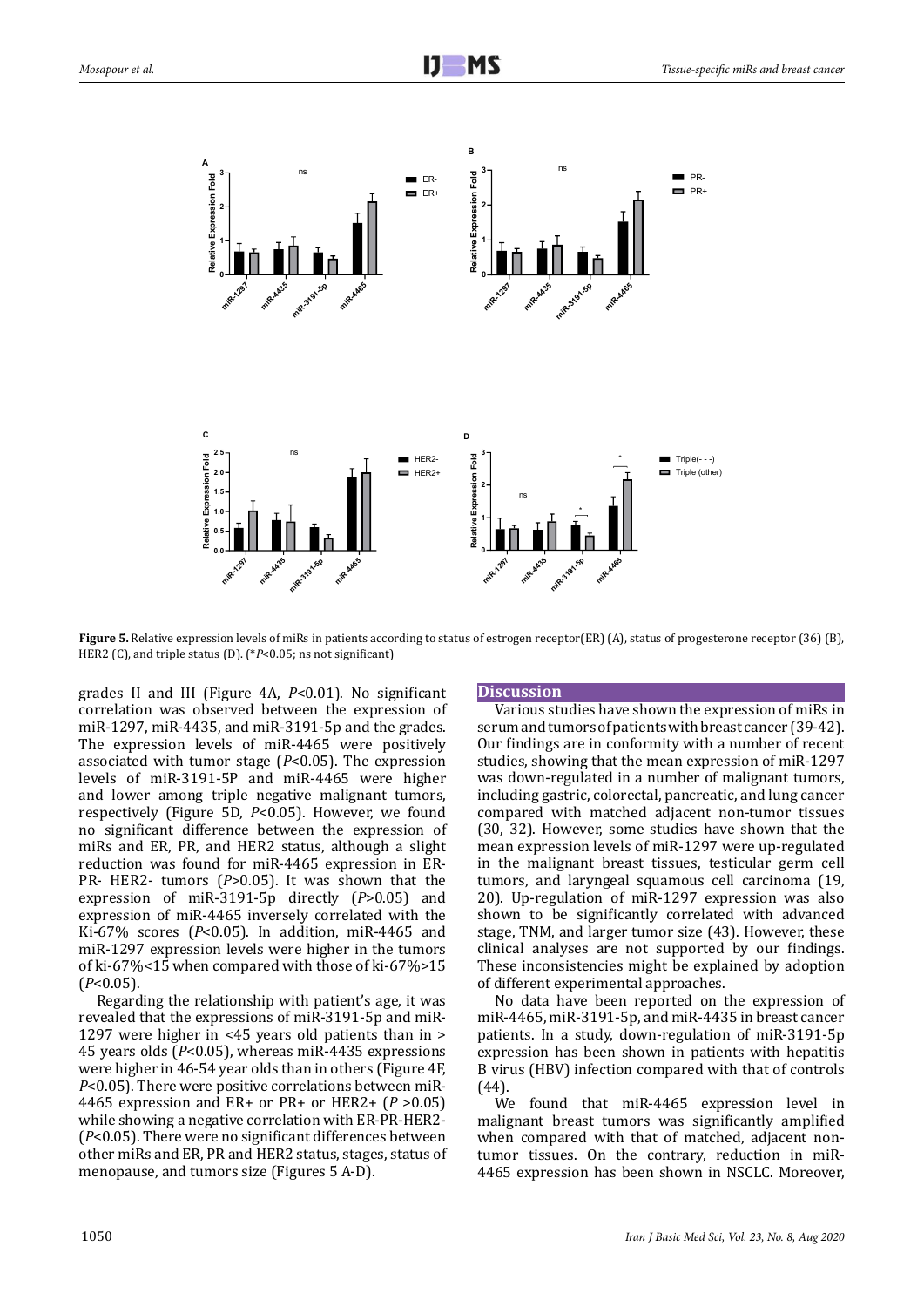we found that the expression of miR-3191-5p was correlated with the size and ki-67 of tumor score, which may suggest it as an onco-miR for cell proliferation. However, an inverse correlation was shown for miR-4465 with tumor grade and tumor ki-67% score, which may suggest it as a possible tumor suppressor miR. In a study, up-regulation of miR-4465 expression has been reported in panic disorder (31), which may explain why we found such a result, since cancer causes panic in patients.

Association of circulating other miRs with tumor ER, PR, and Her2 status have been described in other studies (21, 34, 40, 45). Interestingly, this relationship was also shown in the present study since higher expression level of miR-3191-5p and lower expression level of miR-1297 were correlated with HER2 negative status.

The diagnostic efficacy of combining three and four miRs (miR-148b, miR-376c, miR-409-3p and miR-801, miR-148b, miR-409-3p and miR-801) were evaluated. AUCs for miRs were 0.64 to 0.66, while AUC for threemarker combination was 0.69 (46). For breast cancer detection, a panel of nine miRs (miR-15a, miR-18a, miR-107, miR-133a, miR-139-5p, miR-143, miR-145, miR-365, and miR-425) has been presented with a corresponding AUC=0.665 (21). In triple negative breast cancers, a 4-miRNA signature given by miR-30e, miR-27a , miR-155 and miR-493 expression levels has been suggested as a diagnostic biomarker with a sensitivity 0.75 and a specificity 0.56; AUC=0.74 (33). In the present study, to discriminate malignant from normal and from benign subjects, AUCs of 0.700 to 0.97 and of 0.789 to 0.981 were obtained according to ROC curve analysis, miR-3191-5p has discriminated breast cancer from control subjects, yielding an AUC of 0.976 with a sensitivity of 86.67% and a specificity of 92%. Moreover, for the differentiation of malignant from benign tumors, AUC of 0.981 with a sensitivity of 93.33 % and a specificity of 94.12%, is suggested.

## **Conclusion**

This study revealed that to discriminate malignant from control and benign status, combination of four-miRs, as a possible biomarker, can be recommended. Therefore, these miRs are suggested as possible onco- (miR-4465) or tumor suppressor (miR-3191-5P, miR-1297, miR-4435) miRs. However, due to the small number of subjects studied in the present study, a larger-scale investigation is required to validate these data.

#### **Acknowledgment**

The present research was supported by a PhD grant provided by Tarbiat Modares University, Tehran, Iran. The results presented in this paper were part of a student thesis.

### **Conflicts of interest**

The authors declare that they have no competing interests.

#### **References**

1. DeSantis CE, Ma J, Goding Sauer A, Newman LA, Jemal A. Breast cancer statistics, 2017, racial disparity in mortality by state. CA Cancer J Clin 2017; 67:439-448.

2. Siegel RL, Miller KD, Jemal A. Cancer Statistics, 2017. CA Cancer J Clin 2020;70:7-30.

3. Jafari SH, Saadatpour Z, Salmaninejad A, Momeni F, Mokhtari M, Nahand JS, *et al*. Breast cancer diagnosis: Imaging techniques and biochemical markers. J Cell Physiol 2018;233:5200-5213. 4. Gholamin S, Mirzaei H. GD2-targeted immunotherapy and potential value of circulating microRNAs in neuroblastoma. J Cell Physiol 2018; 233:866-879.

5. Keshavarzi M, Sorayayi S, Jafar Rezaei M, Mohammadi M, Ghaderi A, Rostamzadeh A, *et al*. MicroRNAs-based imaging techniques in cancer diagnosis and therapy. J Cell Biochem 2017;118:4121-4128.

6. Hashemi ZS, Moghadam MF, Farokhimanesh S, Rajabibazl M, Sadroddiny E. Inhibition of breast cancer metastasis by co-transfection of miR-31/193b-mimics. Iran J Basic Med Sci 2018;21:427-433.

7. Khani P, Nasri F, Khani Chamani F, Saeidi F, Sadri Nahand J, Tabibkhooei A, *et al*. Genetic and epigenetic contribution to astrocytic gliomas pathogenesis. J Neurochem 2019;148:188- 203.

8. Mirzaei H, Fathullahzadeh S, Khanmohammadi R, Darijani M, Momeni F, Masoudifar A, *et al*. State of the art in microRNA as diagnostic and therapeutic biomarkers in chronic lymphocytic leukemia. J Cell Physiol 2018;233:888-900.

9. Ranjbarnejad F, Nadri S, Biglari A, Mohammadi Yeganeh S, Paryan M. Effect of let-7a overexpression on the differentiation of conjunctiva mesenchymal stem cells into photoreceptorlike cells. Iran J Basic Med Sci 2019;22:878-883.

10. Mirzaei H, Ferns GA, Avan A, Mobarhan MG. Cytokines and microRNA in coronary artery disease. Adv Clin Chem 2017;82:47-70.

11. Mohammadi M, Goodarzi M, Jaafari MR, Mirzaei HR, Mirzaei H. Circulating microRNA: a new candidate for diagnostic biomarker in neuroblastoma. Cancer Gene Ther 2016; 23: 371-372.

12. Shi M, Guo N. MicroRNA expression and its implications for the diagnosis and therapeutic strategies of breast cancer. Cancer Treat Rev 2009; 35: 328-334.

13. Svoronos AA, Engelman DM, Slack FJ. OncomiR or tumor suppressor? The duplicity of microRNAs in cancer. Cancer Res 2016; 76: 3666-3670.

14. Li F, Lv JH, Liang L, Wang JC, Li CR, Sun L, *et al*. Downregulation of microRNA-21 inhibited radiation-resistance of esophageal squamous cell carcinoma. Cancer Cell Int 2018; 20: 18-39.

15. Porzycki P, Ciszkowicz E, Semik M, Tyrka M. Combination of three miRNA (miR-141, miR-21, and miR-375) as potential diagnostic tool for prostate cancer recognition. Int Urol Nephrol 2018;50:1619-1626.

16. Mavridis K, Stravodimos K, Scorilas A. Downregulation and prognostic performance of microRNA 224 expression in prostate cancer. Clin Chem 2013;59:261-269.

17. Liu F, He Y, Shu R, Wang S. MicroRNA-1297 regulates hepatocellular carcinoma cell proliferation and apoptosis by targeting EZH2. Int J Clin Exp Pathol 2015;8:4972-4980.

18. Sun J, Tian X, Lu S-Q, Hu H-B. MicroRNA-4465 suppresses tumor proliferation and metastasis in non-small cell lung cancer by directly targeting the oncogene EZH2. Biomed Pharmacother 2017;96:1358-1362.

19. Li X, Wang Hl, Peng X, Zhou Hf, Wang X. MiR-1297 mediates PTEN expression and contributes to cell progression in LSCC. Biochem Biophys Res Commun 2012;427:254-260.

20. Chen Z, Zhang M, Qiao Y, Yang J, Yin Q. MicroRNA-1297 contributes to the progression of human cervical carcinoma through PTEN. Artif Cells Nanomed Biotechnol 2018;46:1120- 1126.

21. Kodahl AR, Lyng MB, Binder H, Cold S, Gravgaard K, Knoop AS, *et al*. Novel circulating microRNA signature as a potential